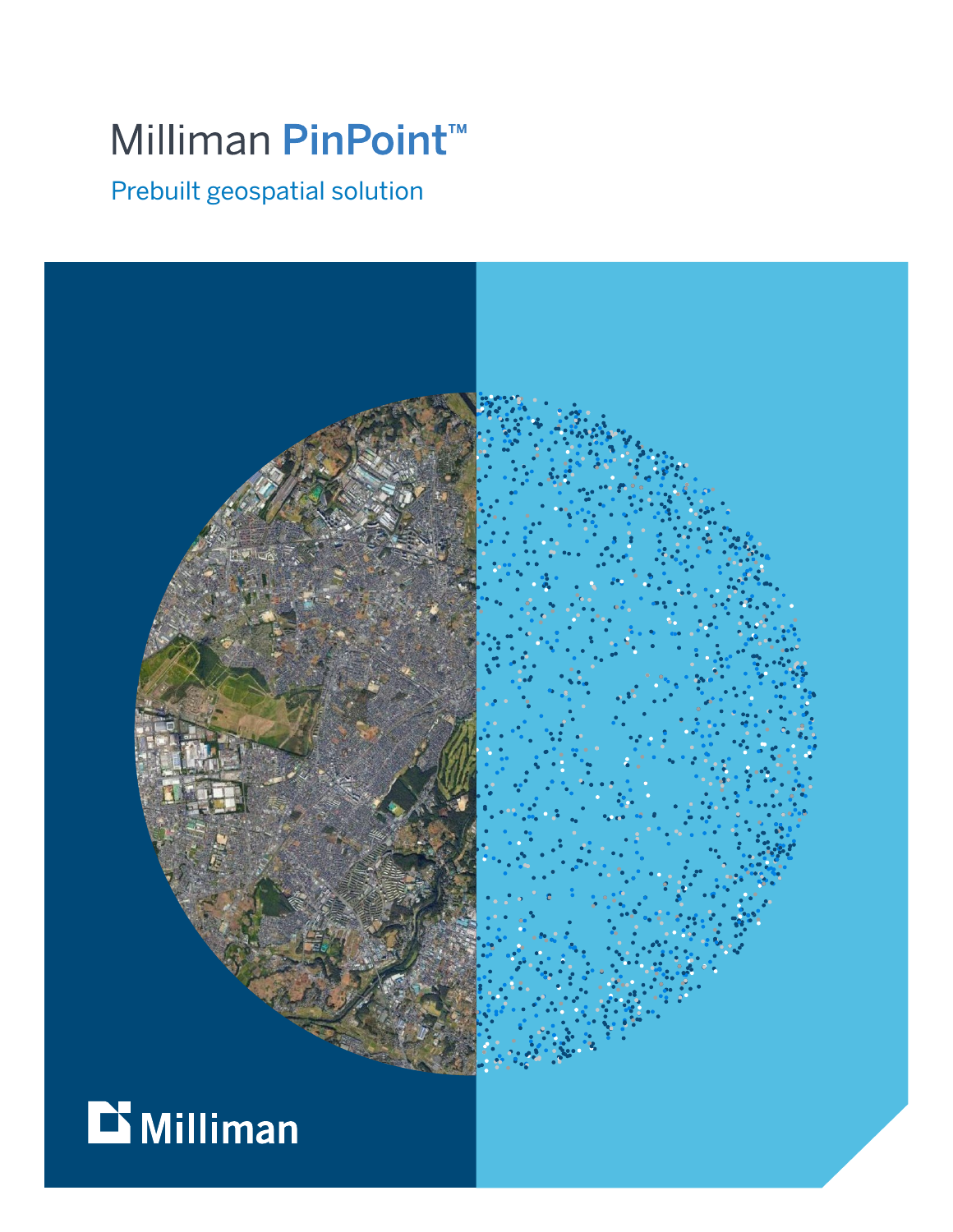### Critical issues

day by the business is

tougher still



vendors are expensive, and struggle to provide the granularity and flexibility to meet your unique risk needs

#### Prebuilt geospatial product

Milliman's **PinPoint** delivers relevant geographic rating insights to your system at the point of decision through a simple Application Programming Interface (API):

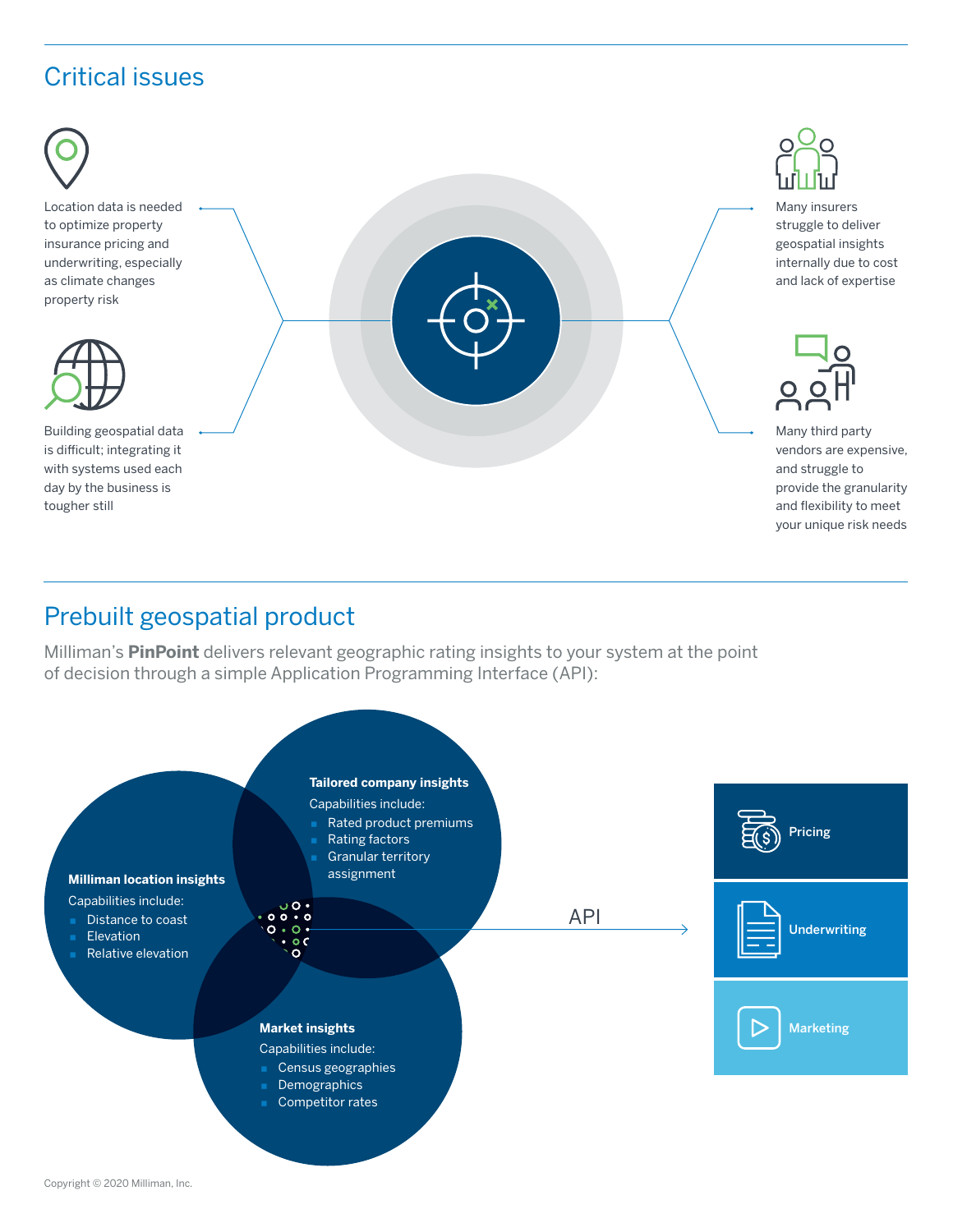#### Key features

- Granularity and unique data drives more accurate rates
- Returns geographic insights customized to your rates and rules
- **Complete solution through Milliman** prebuilt content
- Runs behind-the-scenes 24/7
- Built for easy change of inputs and outputs
- **Milliman geographic and actuarial experts** ready to tailor and support

#### Milliman prebuilt solutions

| Appleseed<br>Pre-approved rates |                             |                       |                                  |
|---------------------------------|-----------------------------|-----------------------|----------------------------------|
| <b>Bungalow</b>                 | <b>Pixel</b>                | <b>PinPoint</b>       | <b>AccuRate fleet</b>            |
| Flood rating system             | Competitive analysis system | Accurate location API | Commercial auto telematics score |
| <b>Market baskets</b>           |                             |                       | Commercial auto                  |
| Property risk data              |                             |                       | risk data                        |

#### **Benefits**

## Speed, agility **Solution is ready to go with a team ready to tailor it** Stay focused on your business **We deliver the full solution, freeing your time**  Strong rates **Fully utilizing geographic information**  Low, certain costs **Compared to traditional vendors or building internally**